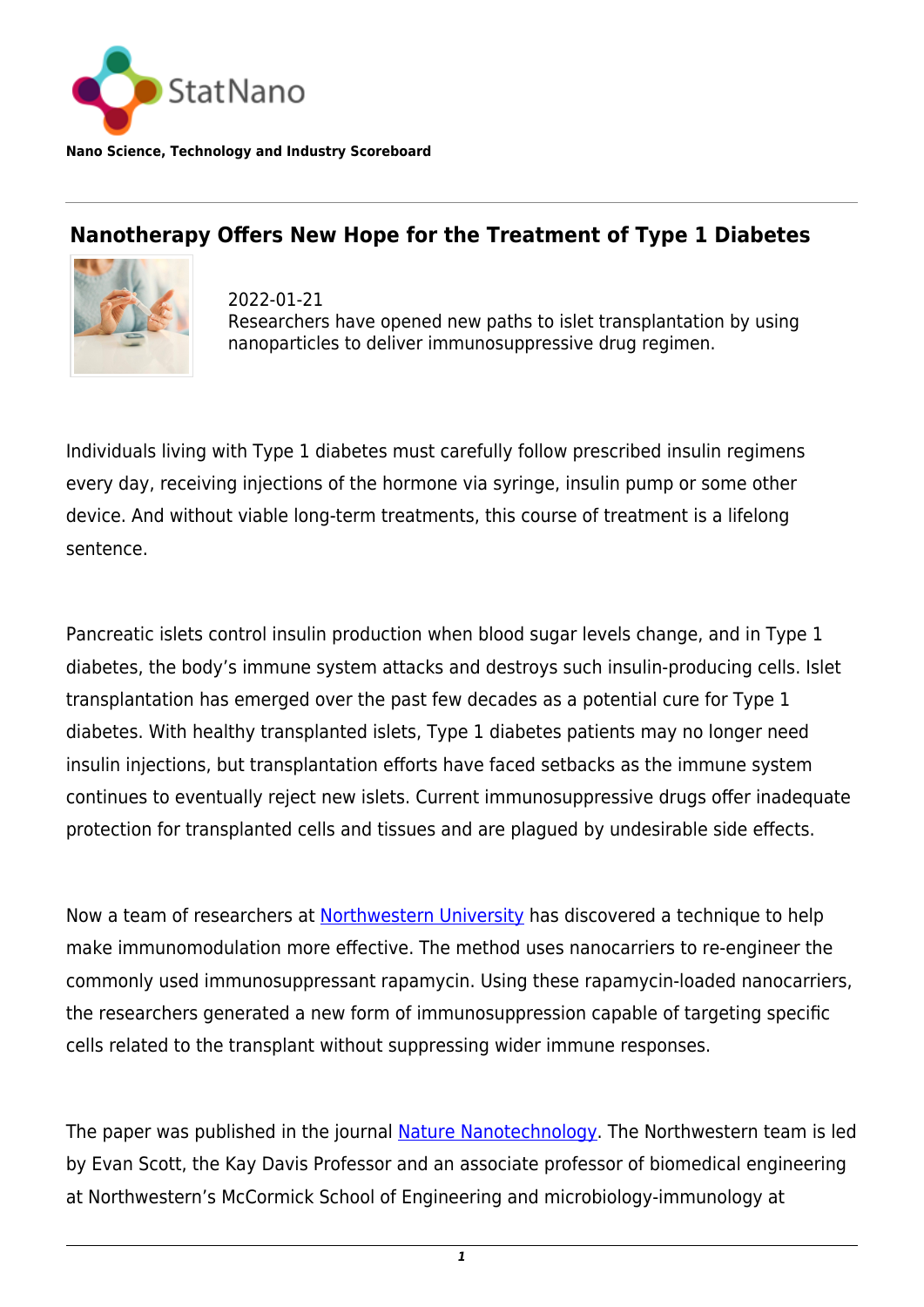Northwestern University Feinberg School of Medicine, and Guillermo Ameer, the Daniel Hale Williams Professor of Biomedical Engineering at McCormick and Surgery at Feinberg. Ameer also serves as the director of the Center for Advanced Regenerative Engineering (CARE), and both professors are members of the Chemistry of Life Processes Institute.

## **Specifying the body's attack**

Ameer has been working on improving the outcomes of islet transplantation by providing islets with an engineered environment, using biomaterials to optimize their survival and function. However, problems associated with traditional systemic immunosuppression remain a barrier to the clinical management of patients and must also be addressed to truly have an impact on their care, said Ameer.

"This was an opportunity to partner with Evan Scott, a leader in immunoengineering, and engage in a convergence research collaboration that was well executed with tremendous attention to detail by Jacqueline Burke, a National Science Foundation Graduate Research Fellow," Ameer said.

Rapamycin is well-studied and commonly used to suppress immune responses during other types of treatment and transplants, notable for its wide range of effects on many cell types throughout the body. Typically delivered orally, rapamycin's dosage must be carefully monitored to prevent toxic effects. Yet, at lower doses it has poor effectiveness in cases such as islet transplantation.

Scott, also a member of CARE, said he wanted to see how the drug could be enhanced by putting it in a nanoparticle and "controlling where it goes within the body."

"To avoid the broad effects of rapamycin during treatment, the drug is typically given at low dosages and via specific routes of administration, mainly orally," Scott said. "But in the case of a transplant, you have to give enough rapamycin to systemically suppress T cells, which can have significant side effects like hair loss, mouth sores and an overall weakened immune system."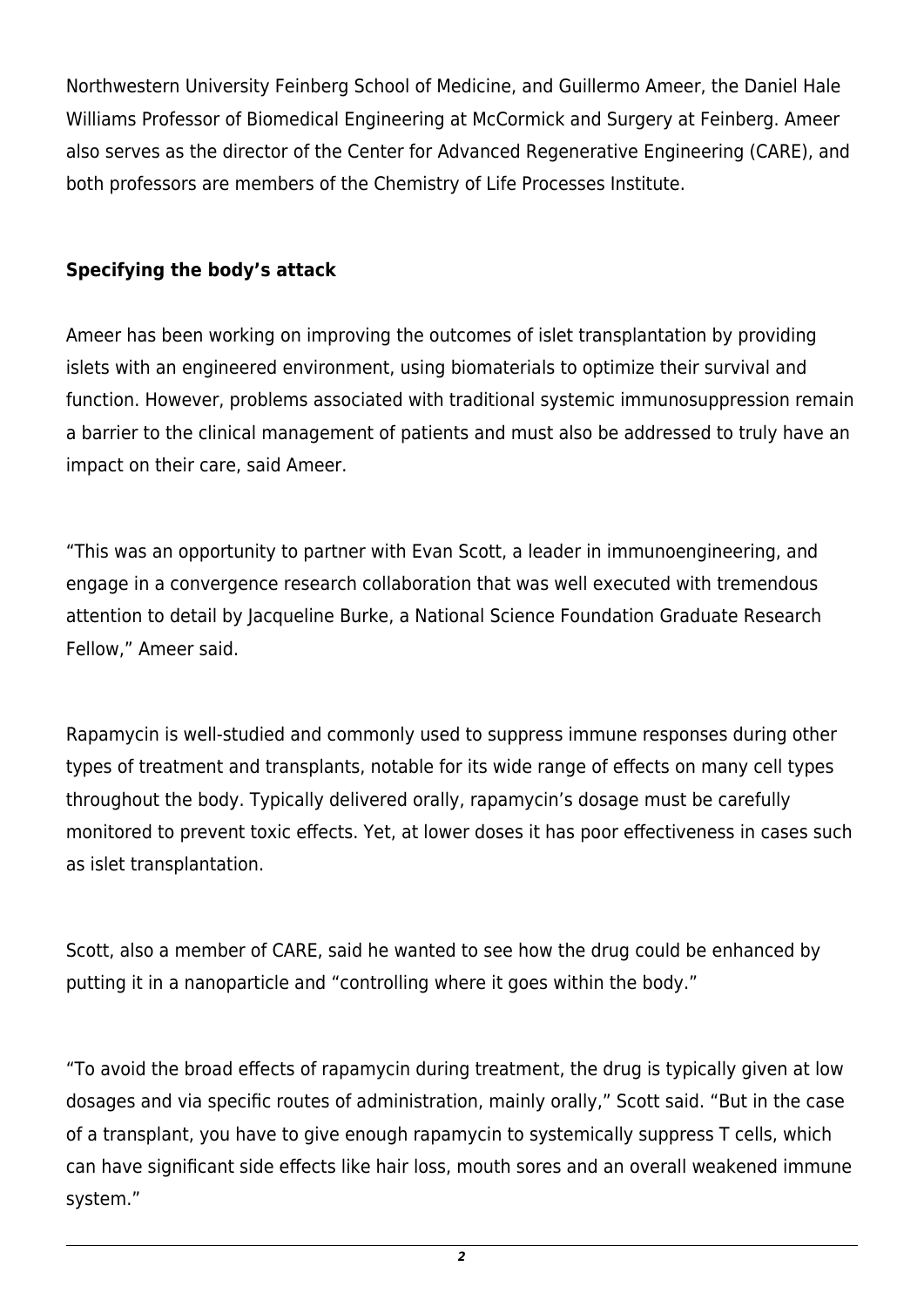Following a transplant, immune cells, called T cells, will reject newly introduced foreign cells and tissues. Immunosuppressants are used to inhibit this effect but can also impact the body's ability to fight other infections by shutting down T cells across the body. But the team formulated the nanocarrier and drug mixture to have a more specific effect. Instead of directly modulating T cells — the most common therapeutic target of rapamycin — the nanoparticle would be designed to target and modify antigen presenting cells (APCs) that allow for more targeted, controlled immunosuppression.

Using nanoparticles also enabled the team to deliver rapamycin through a subcutaneous injection, which they discovered uses a different metabolic pathway to avoid extensive drug loss that occurs in the liver following oral administration. This route of administration requires significantly less rapamycin to be effective — about half the standard dose.

"We wondered, can rapamycin be re-engineered to avoid non-specific suppression of T cells and instead stimulate a tolerogenic pathway by delivering the drug to different types of immune cells?" Scott said. "By changing the cell types that are targeted, we actually changed the way that immunosuppression was achieved."

## **A 'pipe dream' come true in diabetes research**

The team tested the hypothesis on mice, introducing diabetes to the population before treating them with a combination of islet transplantation and rapamycin, delivered via the standard Rapamune oral regimen and their nanocarrier formulation. Beginning the day before transplantation, mice were given injections of the altered drug and continued injections every three days for two weeks.

The team observed minimal side effects in the mice and found the diabetes was eradicated for the length of their 100-day trial; but the treatment should last the transplant's lifespan. The team also demonstrated the population of mice treated with the nano-delivered drug had a "robust immune response" compared to mice given standard treatments of the drug.

The concept of enhancing and controlling side effects of drugs via nanodelivery is not a new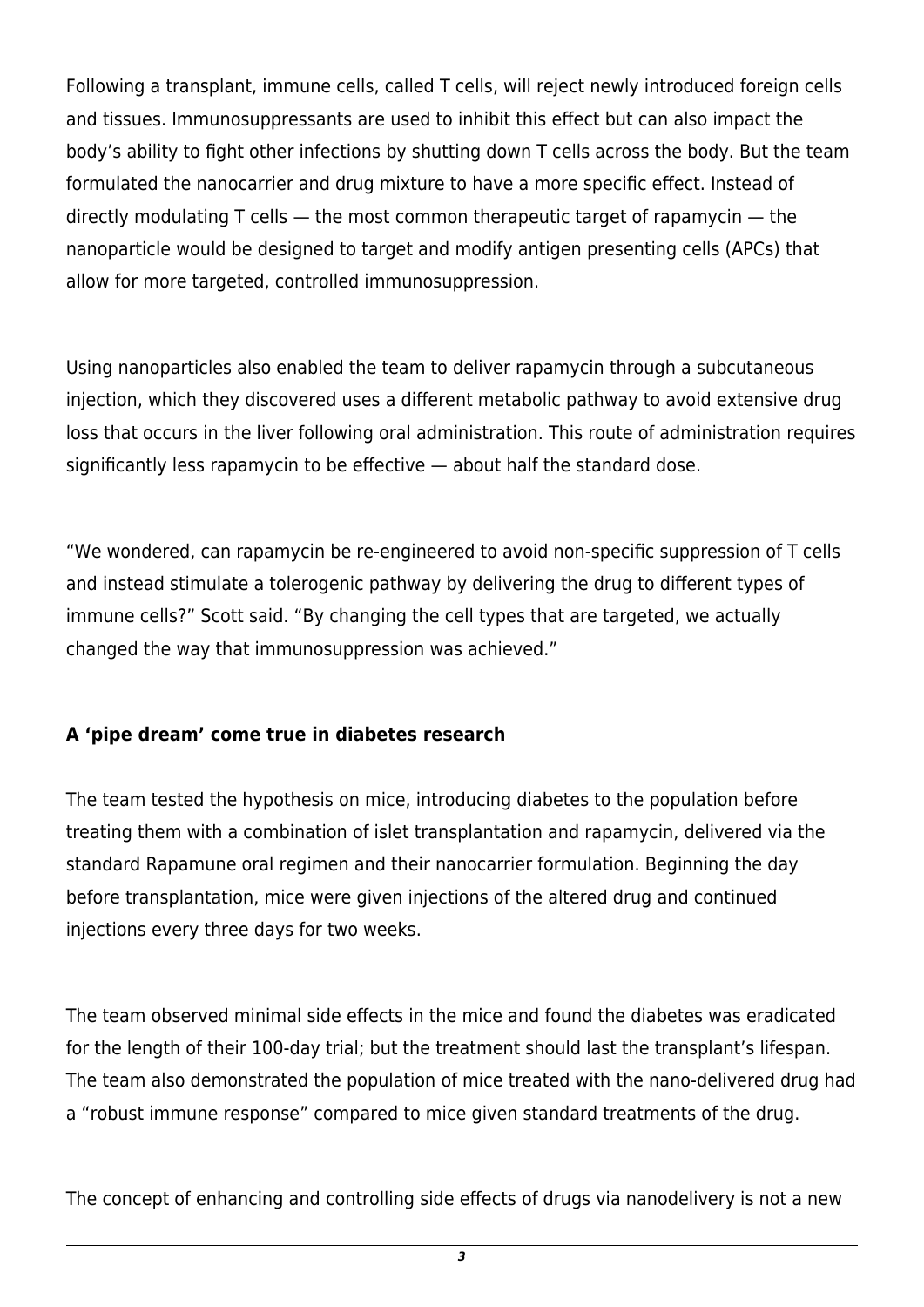one, Scott said. "But here we're not enhancing an effect, we are changing it – by repurposing the biochemical pathway of a drug, in this case mTOR inhibition by rapamycin, we are generating a totally different cellular response."

The team's discovery could have far-reaching implications. "This approach can be applied to other transplanted tissues and organs, opening up new research areas and options for patients," Ameer said. "We are now working on taking these very exciting results one step closer to clinical use."

Jacqueline Burke, the first author on the study and a National Science Foundation Graduate Research Fellow and researcher working with Scott and Ameer at CARE, said she could hardly believe her readings when she saw the mice's blood sugar plummet from highly diabetic levels to an even number. She kept double-checking to make sure it wasn't a fluke, but saw the number sustained over the course of months.

## **Research hits close to home**

For Burke, a doctoral candidate studying biomedical engineering, the research hits closer to home. Burke is one such individual for whom daily shots are a well-known part of her life. She was diagnosed with Type 1 diabetes when she was nine, and for a long time knew she wanted to somehow contribute to the field.

"At my past program, I worked on wound healing for diabetic foot ulcers, which are a complication of Type 1 diabetes," Burke said. "As someone who's 26, I never really want to get there, so I felt like a better strategy would be to focus on how we can treat diabetes now in a more succinct way that mimics the natural occurrences of the pancreas in a non-diabetic person."

The all-Northwestern research team has been working on experiments and publishing studies on islet transplantation for three years, and both Burke and Scott say the work they just published could have been broken into two or three papers. What they've published now, though, they consider a breakthrough and say it could have major implications on the future

*4*